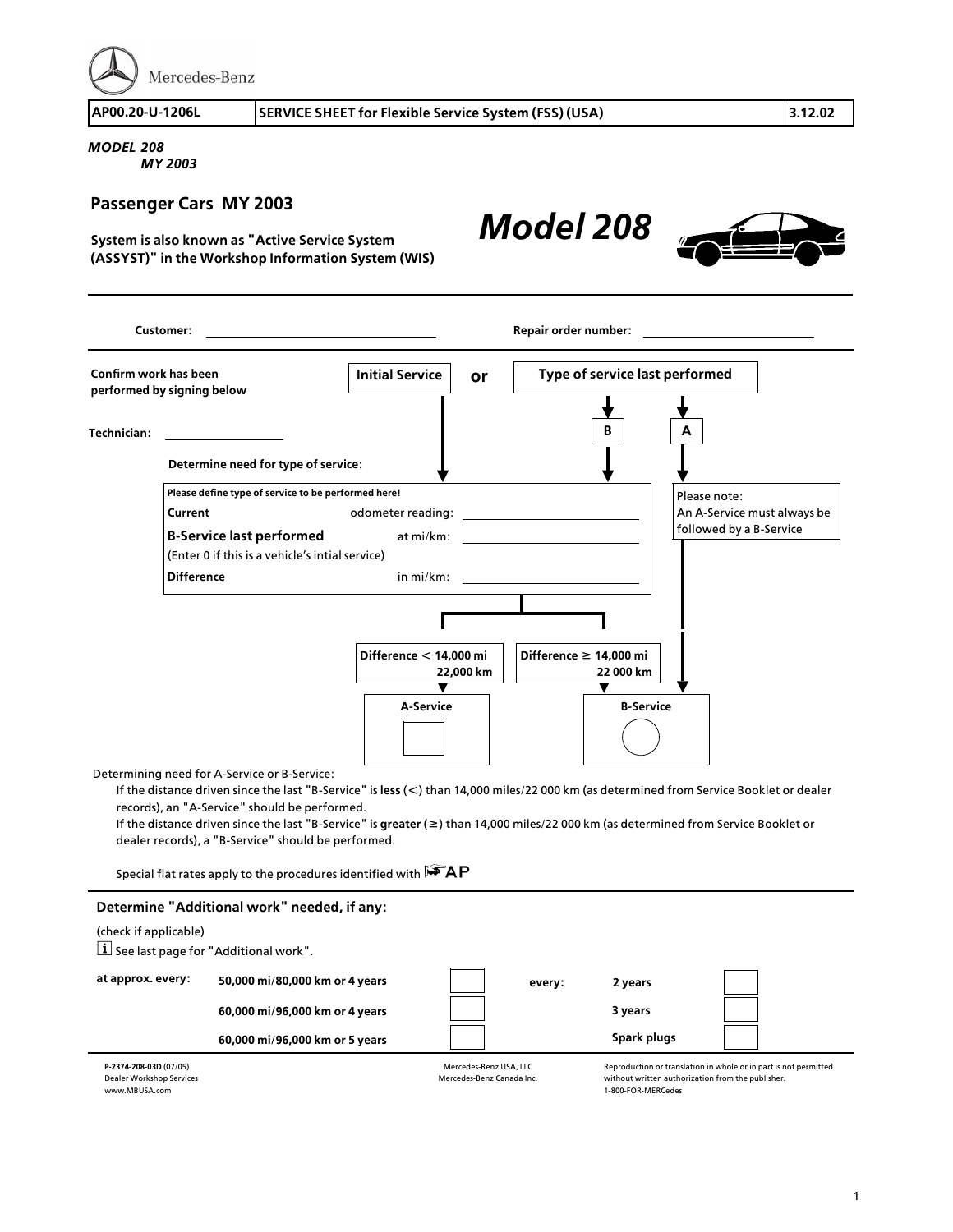| completed $\boxtimes$ | A-Service                                                                                                                                                                                                                         | $\Box$<br>↓ | $\circ$<br><b>B-Service</b> | Not O.K.<br>↓ |                  |
|-----------------------|-----------------------------------------------------------------------------------------------------------------------------------------------------------------------------------------------------------------------------------|-------------|-----------------------------|---------------|------------------|
| □                     | Brake test on dynamometer or test drive.<br>Check parking brake and run in according<br>to specifications (on vehicles with 4MATIC,<br>ASR, ETS, ESP observe instructions in<br>Maintenance Manual!).<br>Enter brake values in N: |             | $\otimes$                   | □             | AP42.00-P-4290BA |
|                       | front rear<br>Parking brake                                                                                                                                                                                                       |             |                             |               |                  |
|                       | left                                                                                                                                                                                                                              |             |                             |               |                  |
|                       | right                                                                                                                                                                                                                             |             |                             |               |                  |
|                       | Vehicle passenger compartment                                                                                                                                                                                                     |             |                             |               |                  |
|                       | <b>Function check</b>                                                                                                                                                                                                             |             |                             |               |                  |
| $\Box$                | Check Tele Aid by pressing SOS button<br>to make test call to Response Center                                                                                                                                                     | ⊠           | ⊗                           | □             |                  |
| □                     | Horn, headlamp flasher, hazard flas-<br>hers, turn signals                                                                                                                                                                        | ⊠           | ⊗                           | □             |                  |
| □                     | Warning/indicator lamps, illumination<br>and interior lighting                                                                                                                                                                    | ⊠           | ⊗                           | □             |                  |
| $\Box$                | Exterior lighting incl. headlamp                                                                                                                                                                                                  | ⊠           | ⊗                           | LI            |                  |
| $\Box$                | Windshield wipers, windshield washer<br>system                                                                                                                                                                                    | ⊠           | ⊗                           | ΙI            | AP82.35-P-8252BA |
| $\Box$                | Headlamp cleaning system                                                                                                                                                                                                          | ⊠           | ⊗                           | П             |                  |
| □                     | Check seat belts for damage and proper<br>function                                                                                                                                                                                | ⊠           | ⊗                           | $\mathsf{L}$  | AP91.40-P-9150Z  |
| $\Box$                | Replace dust filter                                                                                                                                                                                                               | 区           | ⊗                           |               | AP83.00-P-8381A  |
| $\perp$               | Reset FSS counter in instrument cluster                                                                                                                                                                                           | 区           | ⊗                           |               |                  |
|                       | <b>Wheels, brakes</b>                                                                                                                                                                                                             |             |                             |               |                  |
| $\Box$                | Remove and reinstall wheels, rotate if<br>necessary, does not apply for vehicles with<br>different tire sizes front/rear                                                                                                          |             | ⊗                           |               | AP40.10-P-4050Z  |
|                       | Check brake pads for lining thickness<br>front/rear                                                                                                                                                                               |             | ⊗                           |               | AP42.10-P-4251BA |
| $\perp$               | Check condition of brake discs front and<br>rear                                                                                                                                                                                  |             | ⊗                           | $\Box$        | AP42.10-P-4251BA |
| $\Box$                | Check thickness of brake pads by removing<br>and reinstalling right front wheel                                                                                                                                                   | ⊠           |                             | $\Box$        | AP42.10-P-4251BA |
|                       | $\Box$ Check condition of brake discs by removing<br>and reinstalling right front wheel                                                                                                                                           | ⊠           |                             | ш             | AP42.10-P-4251BA |
| $\Box$                | Inspect tires for damage and condition                                                                                                                                                                                            | 図           | ⊗                           | Ħ             | AP40.10-P-4051Z  |
| $\Box$                | Measure tread depth, enter in mm:                                                                                                                                                                                                 | 区           | ⊗                           |               | AP40.10-P-4051Z  |
|                       | LF<br><b>LR</b><br><b>RF</b><br>RR                                                                                                                                                                                                |             |                             |               |                  |
|                       | outside                                                                                                                                                                                                                           |             |                             |               |                  |
|                       | center                                                                                                                                                                                                                            |             |                             |               |                  |
|                       | inside                                                                                                                                                                                                                            |             |                             |               |                  |
| LI                    | Correct tire inflation pressure                                                                                                                                                                                                   | 区           | ⊗                           | □             |                  |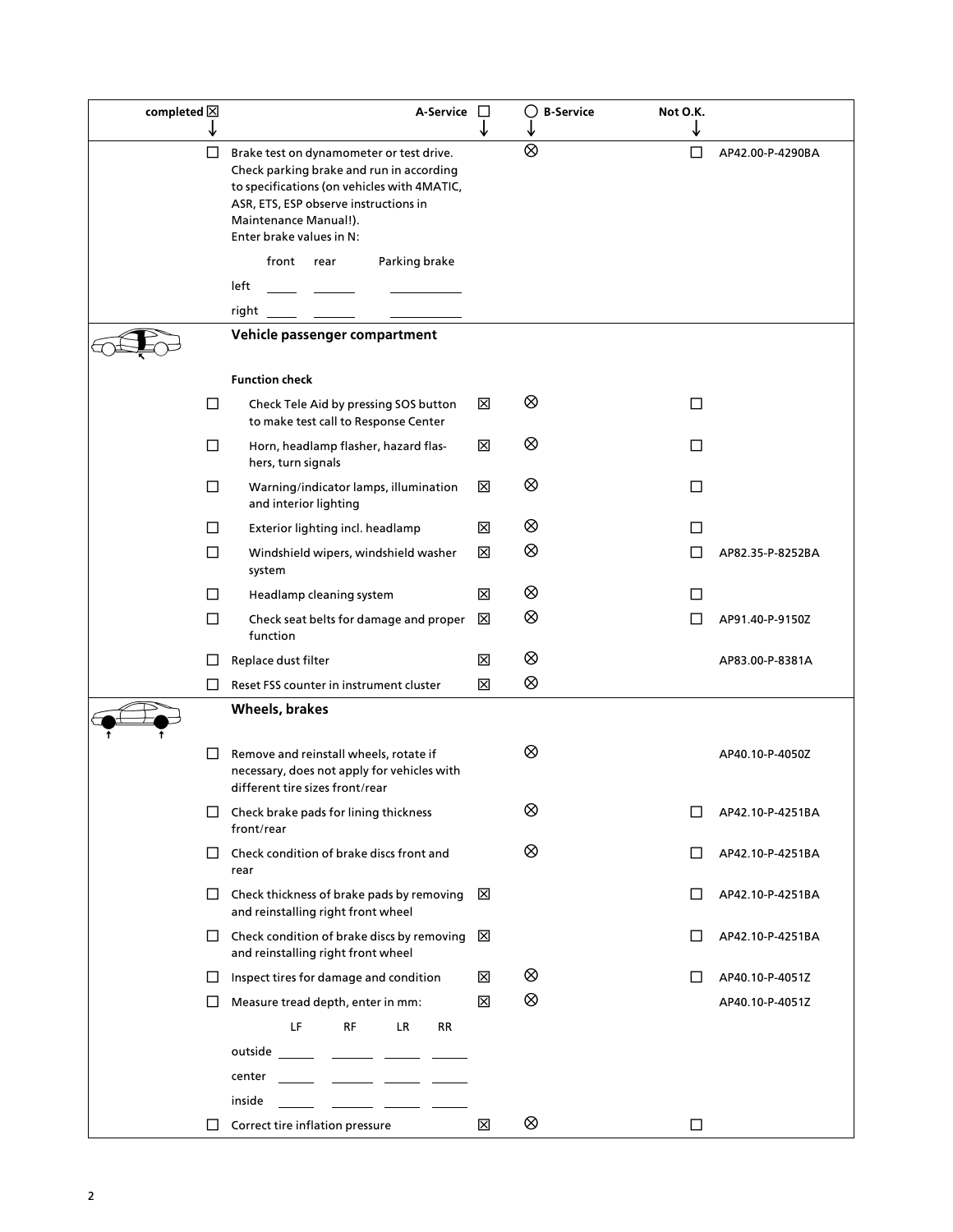| completed $\boxtimes$ |              | A-Service                                                                                                                                                                                | $\mathbb{R}^n$ | <b>B-Service</b><br>$\circ$ | Not O.K. |                  |
|-----------------------|--------------|------------------------------------------------------------------------------------------------------------------------------------------------------------------------------------------|----------------|-----------------------------|----------|------------------|
|                       |              | Vehicle underbody                                                                                                                                                                        |                |                             |          |                  |
|                       | ш            | Visual check for<br>Leakage - Major components<br>Chafe marks, line routing, components.<br>In the event of leakage, determine cau-<br>se and perform repair via separate work<br>order. |                | ⊗                           |          | AP00.20-P-0053BA |
|                       | $\mathsf{L}$ | Check condition of front axle ball joints                                                                                                                                                |                | ⊗                           |          | AP33.20-P-3353BA |
|                       | ⊔            | Check condition of steering's mechanical<br>components                                                                                                                                   |                | ⊗                           |          | AP46.00-P-4653BA |
|                       |              | <b>Engine compartment</b>                                                                                                                                                                |                |                             |          |                  |
|                       | ⊔            | Visually check<br>Leakage - Major components<br>Chafe marks, line routing, components.<br>In the event of leakage, determine cau-<br>se and perform repair via separate work<br>order.   |                | ⊗                           |          | AP00.20-P-0053BA |
|                       | ப            | Engine oil and filter change                                                                                                                                                             | ⊠              | ⊗                           |          |                  |
|                       |              | Engine 112                                                                                                                                                                               |                |                             |          | AP18.00-P-0101AE |
|                       |              | Engine 113                                                                                                                                                                               |                |                             |          | AP18.00-P-0101AF |
|                       |              | <b>Check and correct fluid level</b>                                                                                                                                                     |                |                             |          |                  |
|                       | $\Box$       | Brake system                                                                                                                                                                             | ⊠              | ⊗                           |          | AP42.10-P-4210Z  |
|                       | □            | Power steering                                                                                                                                                                           |                | ⊗                           |          | AP46.00-P-4611BB |
|                       | $\Box$       | AC refrigerant level                                                                                                                                                                     |                | ⊗                           | ப        |                  |
|                       |              | In the event of leakage, determine cau-<br>se and perform repair via separate work<br>order.                                                                                             |                |                             |          |                  |
|                       | П            | Windshield washer                                                                                                                                                                        | ⊠              | ⊗                           |          | AP82.35-P-8210Z  |
|                       | ப            | Check condition of poly-V-belt                                                                                                                                                           |                | ⊗                           |          | AP13.22-P-1351Z  |
|                       | ப            | Lubricate throttle linkage, check function<br>and condition - Not with Engine 113                                                                                                        |                | ⊗                           |          | AP30.10-P-3022ZA |
|                       | ⊔            | Lubricate catch, safety catch and hinges on<br>engine hood.                                                                                                                              | ⊠              | ⊗                           |          | AP88.40-P-8821BA |
|                       |              | Front, rear of vehicle                                                                                                                                                                   |                |                             |          |                  |
|                       | U            | Check headlamp aiming, adjust if necessary<br>(refer to Operator's Manual for procedure)                                                                                                 |                | ⊗                           | ப        |                  |
|                       | ⊔            | Check wiper blade condition                                                                                                                                                              | ⊠              | ⊗                           | $\Box$   | AP82.30-P-8253G  |
|                       |              | <b>Trunk</b>                                                                                                                                                                             |                |                             |          |                  |
|                       |              | Check                                                                                                                                                                                    |                |                             |          |                  |
|                       | □            | Check battery condition using<br>"Midtronics MCR 717" Tester                                                                                                                             | ⊠              | ⊗                           |          | AP54.10-U-5453A  |
|                       | LI           | Correct tire inflation pressure in spare tire                                                                                                                                            | ⊠              | ⊗                           | $\Box$   |                  |